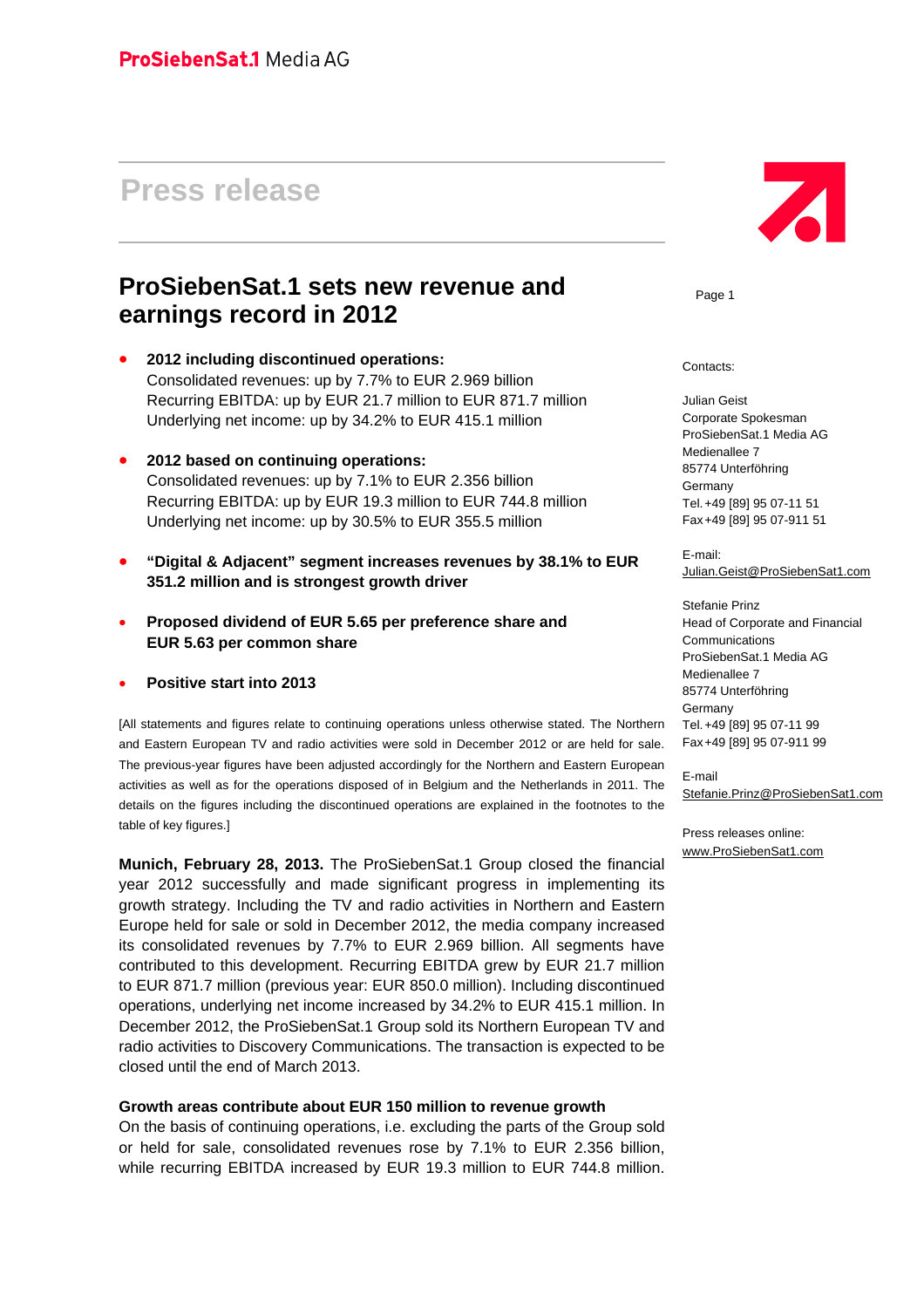

Underlying net income was up by 30.5% to EUR 355.5 million (previous year:  $P_{\text{aae 2 of 8}}$ EUR 272.4 million). The Group's growth areas performed very dynamically. The "Digital & Adjacent" and "Content Production & Global Sales" segments contributed approximately EUR 150 million to revenue growth. With respect to consolidated revenues, the share of the two growth areas was 19.0% (previous year: 13.3%).

Thomas Ebeling, CEO of the ProSiebenSat.1 Group: "2012 was another record year for the ProSiebenSat.1 Group. We successfully continued our expansion into the digital world and increased revenues in our 'Digital & Adjacent' segment by almost 40%. We also achieved important targets in our core business Free TV: We significantly increased our distribution revenues and successfully established new Free TV stations in Germany and Austria. This puts us in an excellent position for the future. We will continue to intensify the integration of our core TV business and digital operations and develop ProSiebenSat.1 from a traditional television provider into a digital entertainment & e-commerce powerhouse. The Group is therefore on track for sustainable and long-term growth."

# **"Broadcasting German-speaking": Revenues from HD distribution increase considerably**

In the "Broadcasting German-speaking" segment, the ProSiebenSat.1 Group grew its revenues to EUR 1.910 billion (previous year: EUR 1.903 billion). In Germany, the company's net TV advertising revenues increased slightly in 2012, in line with expectations. The ProSiebenSat.1 Group is diversifying its revenue sources, not only by expanding its digital operations but also within its core business. The Group is thus strengthening its independence from TV advertising markets. In 2012, the Group considerably increased its revenues from distribution, mainly driven by the HD stations, and reached breakeven in Germany earlier than expected in the fourth quarter. This meant that the Group's revenues from distribution in Germany exceeded its distribution costs for the first time. The ProSiebenSat.1 Group's TV stations are included in the HD packages of all major cable, satellite, and IPTV operators. The number of HD households in Germany is likely to double from around 5 million at present to around 10 million in 2015.

In 2012, the German TV audience market was influenced by the European Football Championship and the Olympic Games, which were exclusively broadcast by public-service stations. Nevertheless, SAT.1, ProSieben, kabel eins and sixx were again market leaders among 14 to 49 year olds with a combined audience share of 27.8% (previous year: 28.9%). sixx, the women's station launched in 2010, doubled its annual market share to 1.0% in 2012. In July 2012, sixx also successfully went on air in Austria and established itself quickly in its first six months with an audience share of 1.1%.

The launch of new TV stations gives the ProSiebenSat.1 Group attractive opportunities to grow further in its core business. The station family launched a new TV channel in Germany in early 2013, SAT.1 Gold. Its core target group are female viewers aged between 49 and 64. Since its launch on January 17,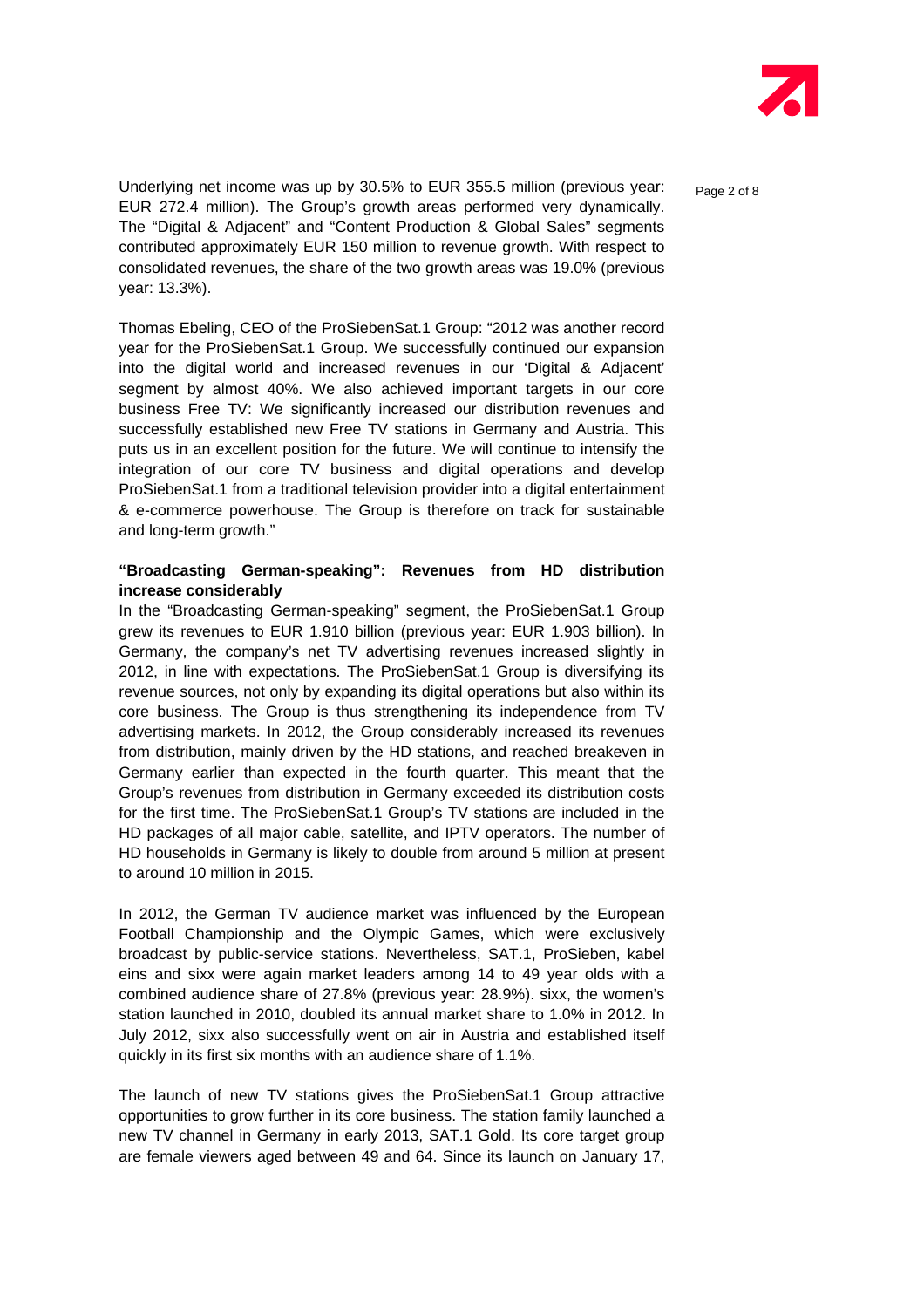

SAT.1 Gold has already achieved an audience share of 0.4% in its core target  $P_{\text{a}ae 3 of 8}$ group. Over the course of the year, ProSiebenSat.1 will begin airing another free TV channel, ProSieben MAXX.

Recurring EBITDA for the segment totaled EUR 660.3 million after EUR 657.7 million in the previous year.

# **"Digital & Adjacent": Revenues up almost by 40%**

The "Digital & Adjacent" segment was the ProSiebenSat.1 Group's strongest growth driver in the financial year 2012. External revenues increased by 38.1% or EUR 96.9 million to EUR 351.2 million (previous year: EUR 254.4 million). Adjusted for the contribution of 9Live in the previous year, revenues increased by 47.7%. All four of the segment's business areas contributed to this dynamic development with double-digit growth rates:

- **Online Video:** The ProSiebenSat.1 Group is also Germany's leading seller of video content on the internet and reaches more than 25 million unique users per month with its online network. Moreover, the Group operates maxdome, Germany's largest video-on-demand portal, and offers users more than 50,000 titles on demand. To strengthen its online video business, in 2012 the ProSiebenSat.1 Group developed the internet platform MyVideo into an online TV station with numerous live shows and exclusive series premieres. In 2012, the number of video views rose to 490 million (previous year: 340 million).
- **Online Games:** In 2012, ProSiebenSat.1 Games acquired exclusive Europe-wide rights to attractive blockbuster games from Sony Online Entertainment. "DC Universe Online" and "PlanetSide 2", two blockbuster titles from the Sony portfolio, have already been launched successfully. In 2012, the Group agreed partnerships with TF1 in France, the Turkish Dogan Media Group and others for the international marketing of online games. In the last financial year, registrations on the ProSiebenSat.1 gaming platforms almost doubled to 16.0 million (previous year: 8.2 million).
- **Ventures & Commerce:** The ventures business made the greatest contribution to the growth of the "Digital & Adjacent" segment in 2012. The ProSiebenSat.1 Group provides selected start-up companies with advertising time on its high-reach TV stations in return for a revenue and/or equity share. Since 2010, the ProSiebenSat.1 Group has built up a ventures portfolio with more than 50 partnerships including strategic investments in this way.
- **Music:** Revenues also performed extremely well in the Music division. The ProSiebenSat.1 Group operates Starwatch Entertainment, its own music label, which has successful artists such as Lenny Kravitz, Die Fantastischen Vier and Heino under contract. In addition, Starwatch Entertainment markets and produces music and live events and operates TICKETHALL, an online ticketing platform, since February.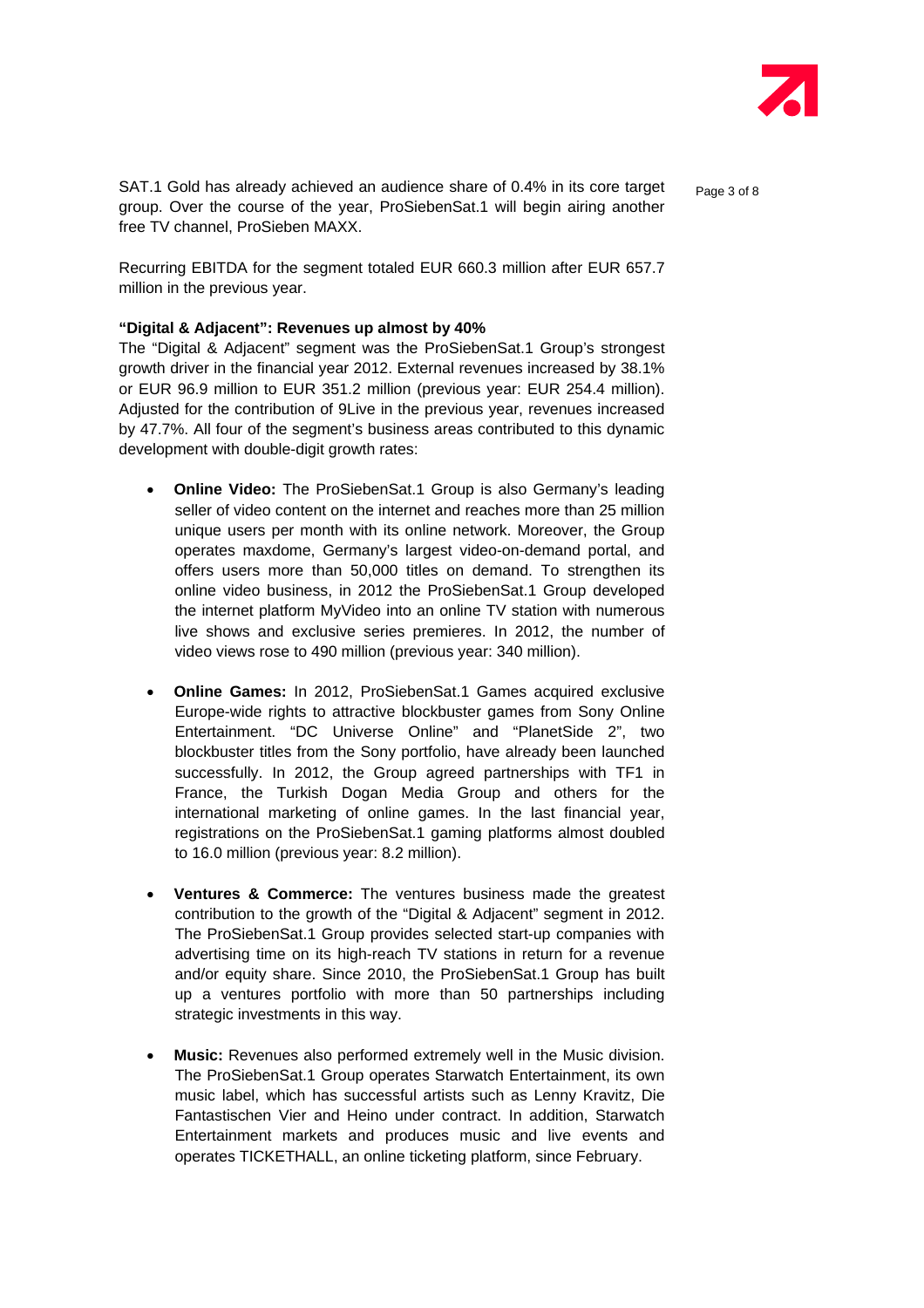

Due to the dynamic revenue growth, the ProSiebenSat.1 Group generated a  $P_{\text{a}ae 4 of 8}$ significant increase in earnings in the "Digital & Adjacent" segment: Recurring EBITDA climbed by 34.1% to EUR 89.7 million (previous year: EUR 66.9 million).

# **"Content Production & Global Sales": Red Arrow established as an international production house**

The ProSiebenSat.1 Group also grew strongly in the "Content Production & Global Sales" segment in the financial year 2012. External revenues rose to EUR 95.4 million after EUR 37.7 million in the previous year. In 2012, the Red Arrow Entertainment Group continued to expand its international investment portfolio in the key English-speaking markets of the USA and Great Britain with four new majority investments. In August, Red Arrow made its largest acquisition so far with the New York production company Left/Right. This means the Group holds a portfolio of 18 majority investments in nine countries. Three years after it started, Red Arrow Entertainment is already among the top 10 most successful independent production companies in the world. In addition, the program distribution company Red Arrow International opened a permanent sales office in Hong Kong in 2012. Overall in 2012, Red Arrow International sold TV formats in 150 countries. In the USA, the Group placed the innovative cooking show "The Taste" with ABC. The format launched there in early 2013 as the most successful American non-fiction show in two years.

In the "Content Production & Global Sales" segment, due to start-up costs in the course of the international expansion, recurring EBITDA was at EUR 4.3 million in 2012 (previous year: EUR 9.6 million).

#### **ProSiebenSat.1 consistently invested in growth areas in 2012**

In 2012, the ProSiebenSat.1 Group continued to invest consistently in establishing new stations, developing the digital business and expanding the global production portfolio. As a result, total costs increased by 8.6% or EUR 140.8 million to EUR 1.769 billion. Total costs include non-recurring expenses, which primarily result from expenses connected to antitrust proceedings concluded in the fourth quarter. Due to the growth initiatives described, the ProSiebenSat.1 Group posted operating costs of EUR 1.625 billion (previous year: EUR 1.483 billion). In the core business, operating costs remained almost on the previous year level (+1.1%).

## **Solid balance sheet structure**

Compared to December 31, 2011, shareholders' equity increased to EUR 1.501 billion due to earnings growth (previous year: EUR 1.441 billion). Equity ratio reached 27.7% (previous year: 28.6%). As of December 31, 2012, net financial debt before reclassification of cash and cash equivalents from the Northern and Eastern European business had improved to EUR 1.780 billion (previous year: EUR 1.818 billion). Financial leverage – the ratio of net financial debt to recurring EBITDA of the last twelve months – was 2.0 times (previous year: 2.1 times). As a result, the leverage ratio was within the defined target range of 1.5 to 2.5 times.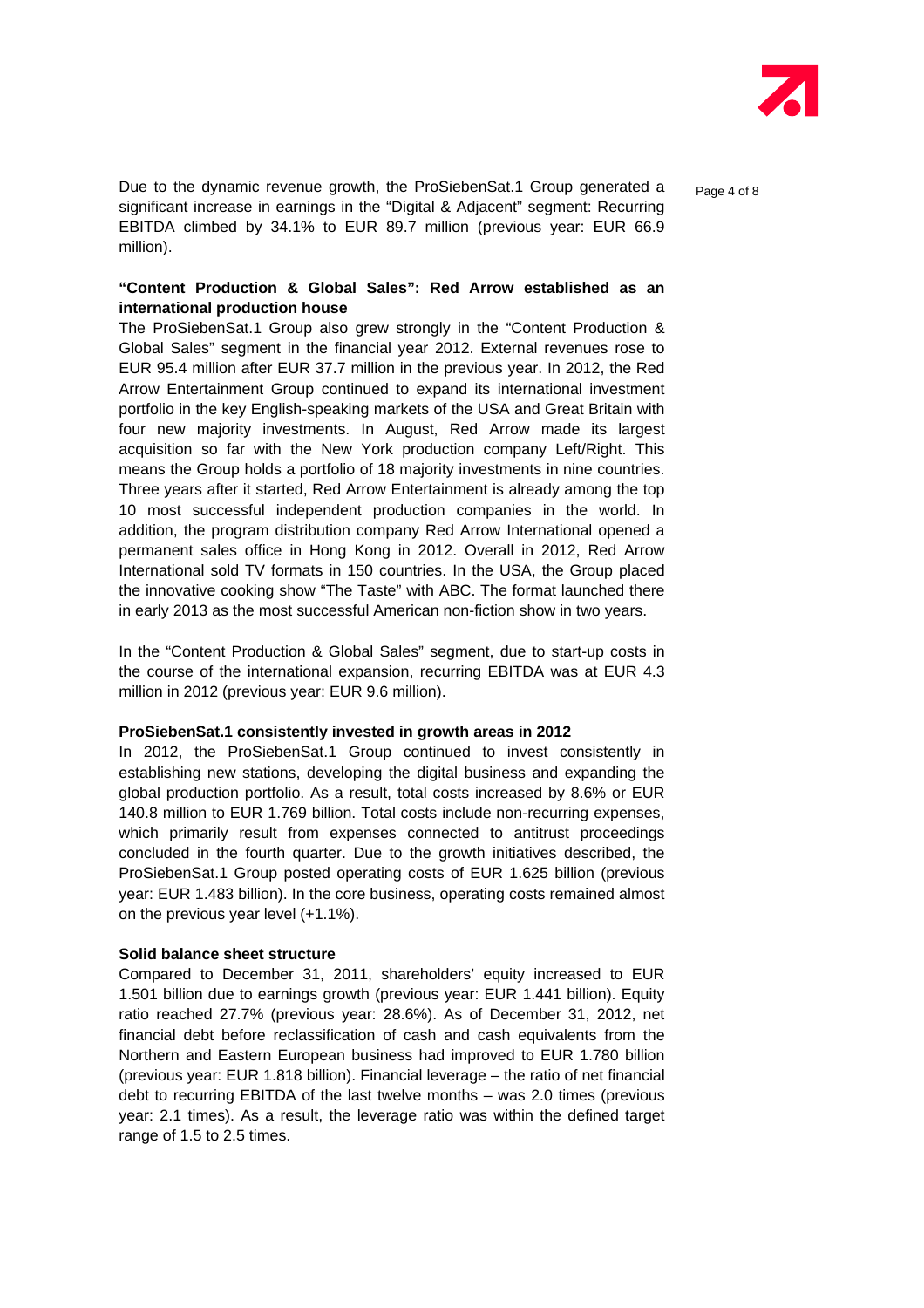

## **Proposed dividend of EUR 5.65 per preference share and EUR 5.63 per**  $P_{\text{age 5 of 8}}$ **common share**

Following successful consummation of the sale of the Northern European TV and radio activities, the Group intends to use a partial amount of EUR 500 million of the proceeds for partial prepayment of term debt and the remainder for reinvestments in the business of the Group. Hence, a significant portion of the operating cash flow will be available for other purposes. Therefore, in coordination with the company's main shareholder Lavena and provided the disposal is successfully consummated, the Executive Board intends to propose to the Annual General Meeting a dividend for 2012 of EUR 5.65 per preference share (previous year: EUR 1.17) and EUR 5.63 per common share (previous year: EUR 1.15). In total, the company would thus make a total dividend distribution of circa EUR 1.2 billion (previous year: EUR 245.7 million). After such dividend distribution the leverage ratio of the ProSiebenSat.1 Group will remain within the previously communicated target range of 1.5 to 2.5 times net debt to recurring EBITDA.

Furthermore, the company intends to propose to the coming shareholders' meeting a conversion of its non-voting preference shares into voting common shares. In connection with the conversion, which shall be effected without requirement for the preference shareholders to pay any premium, all common shares would be admitted to trading at the stock exchange.

## **Outlook for 2013: ProSiebenSat.1 plans further growth**

ProSiebenSat.1 Group (continuing operations) has made a positive start into the first quarter of 2013 in all segments and expects another increase in revenues and earnings for the year as a whole. In terms of revenues, the Group is aiming at a mid-single-digit percentage growth rate. Our growth areas beyond the traditional TV advertising business will make a particular contribution to this with dynamic growth rates. In 2013, by founding new TV stations the ProSiebenSat.1 Group will also set the basis for further growth in its core TV business. In the "Digital & Adjacent" segment, the Group will grow both organically and through strategic acquisitions. With regard to recurring EBITDA, the Group is aiming for a figure above the prior year. Based on continuing operations, recurring EBITDA was EUR 744.8 million in 2012. In view of this, Group net income is also expected to increase again.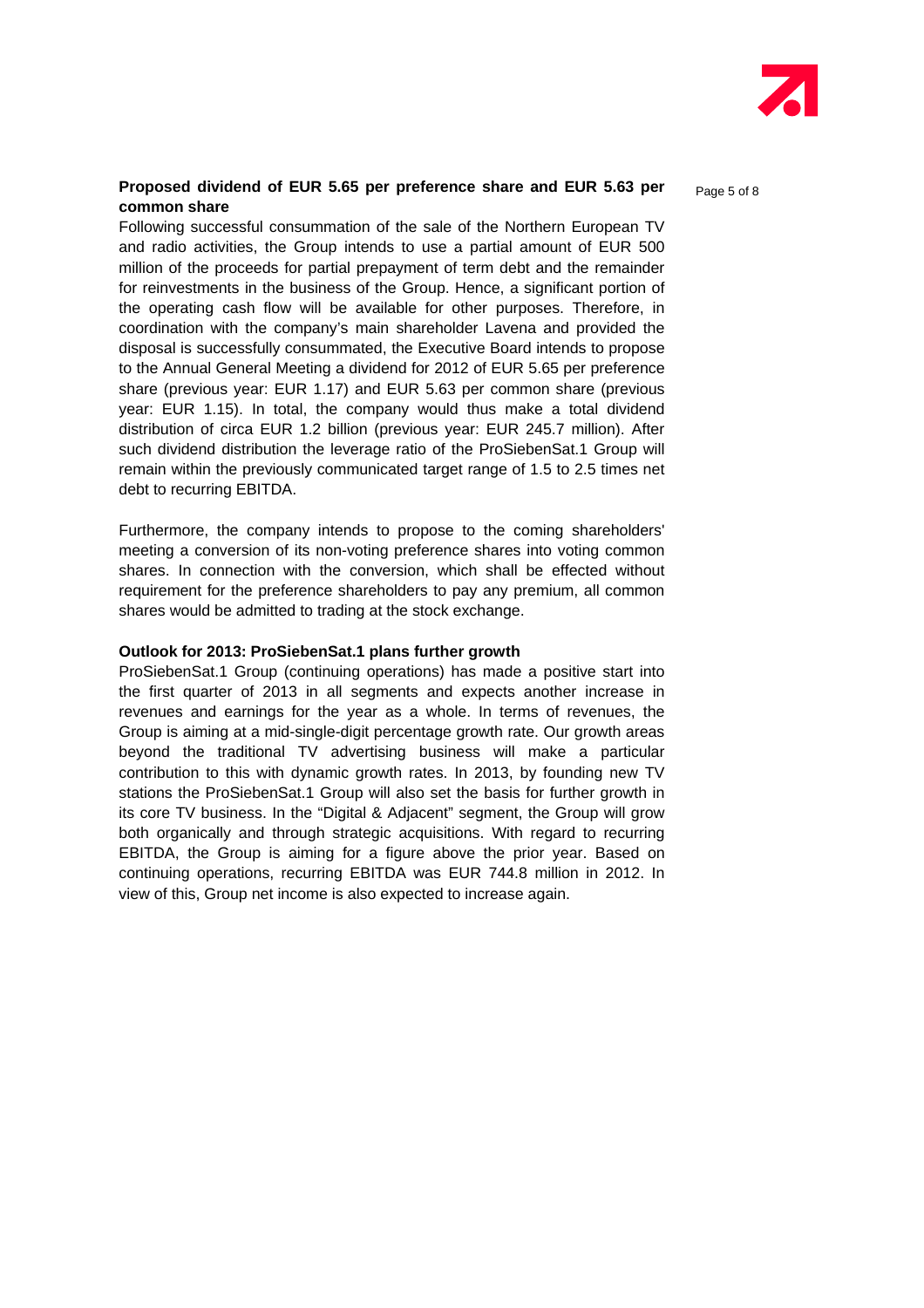

# Key figures of the ProSiebenSat.1 Group on the basis of  $P_{\text{Page 6 of 8}}$ continuing operations

| EUR <sub>m</sub>                | Q4 2012 | Q4 2011 | FY 2012  | FY 2011  |
|---------------------------------|---------|---------|----------|----------|
|                                 |         |         |          |          |
| Revenues                        | 789.3   | 712.4   | 2,356.2  | 2,199.2  |
| <b>Total costs</b>              | 554.1   | 466.7   | 1,768.8  | 1,628.0  |
| Operating costs <sup>(1)</sup>  | 509.5   | 434.7   | 1,624.6  | 1,482.9  |
| Recurring EBITDA <sup>(2)</sup> | 285.7   | 281.9   | 744.8    | 725.5    |
| <b>Recurring EBITDA</b>         | 36.2    | 39.6    | 31.6     | 33.0     |
| margin (in percent)             |         |         |          |          |
| <b>EBITDA</b>                   | 269.3   | 266.5   | 680.4    | 652.5    |
| Non-recurring items             | $-16.5$ | $-15.4$ | $-64.4$  | $-73.0$  |
| <b>EBIT</b>                     | 241.3   | 249.3   | 600.9    | 580.5    |
| <b>Financial result</b>         | $-25.9$ | $-58.9$ | $-144.4$ | $-232.7$ |
| Net earnings                    | 177.6   | 166.2   | 324.7    | 264.2    |
| (consolidated net               |         |         |          |          |
| profit after non-               |         |         |          |          |
| controlling interests)          |         |         |          |          |
| Underlying net                  | 178.9   | 175.9   | 355.5    | 272.4    |
| income <sup>(3)</sup>           |         |         |          |          |
| Basic earnings per              | 0.84    | 0.83    | 1.67     | 1.28     |
| share of preferred              |         |         |          |          |
| stock (underlying)              |         |         |          |          |
| Free cash flow                  | 262.8   | 237.5   | 256.3    | 201.2    |

| EUR m                | December 31, 2012 | December 31, 2011 |  |
|----------------------|-------------------|-------------------|--|
|                      |                   |                   |  |
| Shareholders' equity | 1,500.9           | 1,441.4           |  |
| Equity ratio         | 27.7              | 28.6              |  |
| (in percent)         |                   |                   |  |
| Cash & cash          | 702.3             | 517.9             |  |
| equivalents          |                   |                   |  |
| Net financial debt   | 1,870.8           | 1,817.8           |  |
| Net financial debt   | 1,780.4           | 1,818.8           |  |
| (before              |                   |                   |  |
| reclassification of  |                   |                   |  |
| cash and cash        |                   |                   |  |
| equivalents from the |                   |                   |  |
| Northern and         |                   |                   |  |
| Eastern European     |                   |                   |  |
| business)            |                   |                   |  |
| Leverage $(4)$       | 2.0               | 2.1               |  |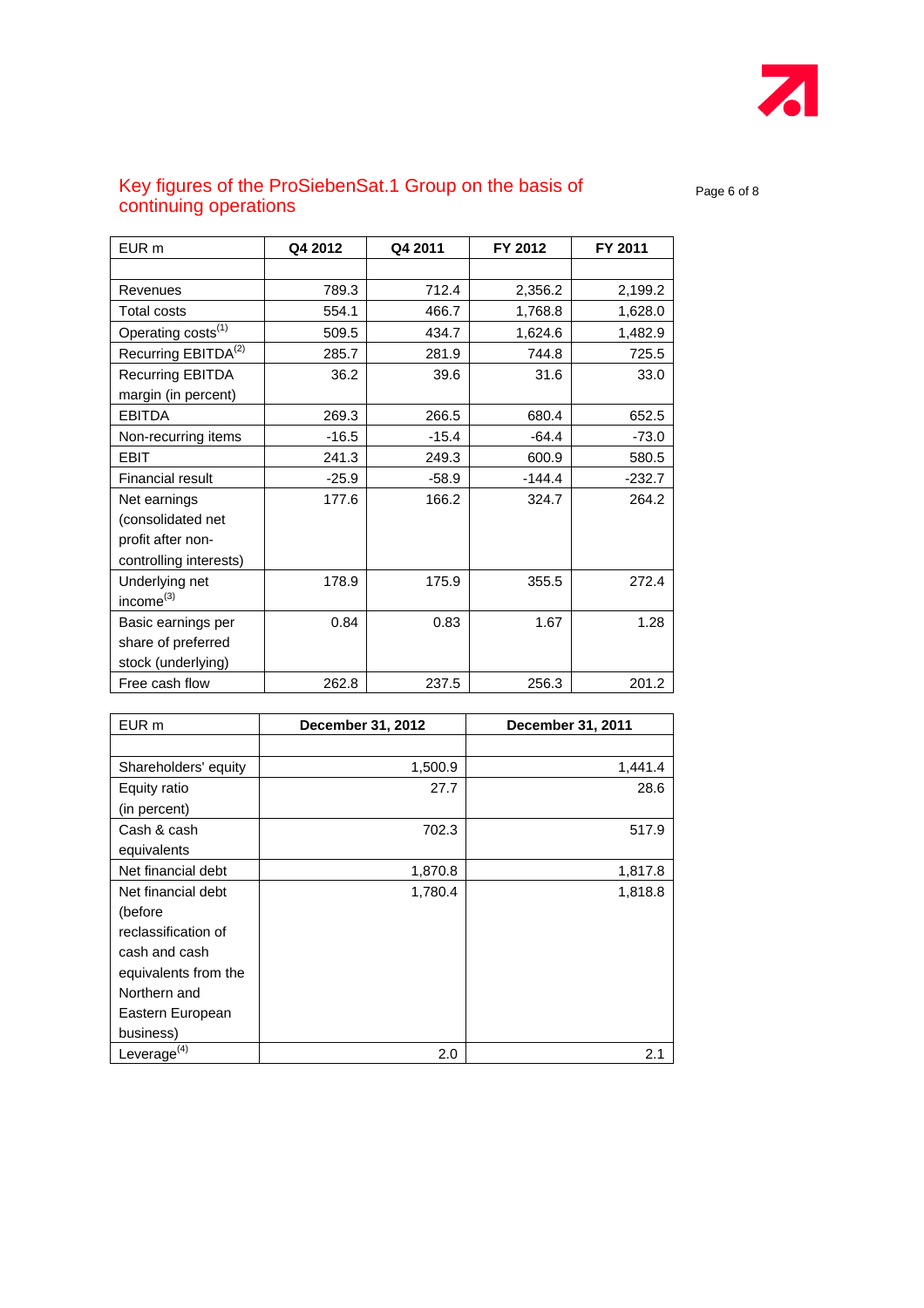

# Key figures by segment on the basis of continuing operations page 7 of 8

| EUR m                           | Q4 2012 | Q4 2011 | FY 2012 | FY 2011 |
|---------------------------------|---------|---------|---------|---------|
|                                 |         |         |         |         |
| <b>Broadcasting</b>             |         |         |         |         |
| German-speaking                 |         |         |         |         |
| Revenues (external)             | 629.3   | 615.7   | 1,909.5 | 1,903.0 |
| Recurring EBITDA <sup>(2)</sup> | 252.0   | 254.4   | 660.3   | 657.7   |
|                                 |         |         |         |         |
| Digital & Adjacent              |         |         |         |         |
| Revenues (external)             | 122.8   | 80.7    | 351.2   | 254.4   |
| Recurring EBITDA <sup>(2)</sup> | 30.3    | 23.7    | 89.7    | 66.9    |
|                                 |         |         |         |         |
| <b>Content Production</b>       |         |         |         |         |
| & Global Sales                  |         |         |         |         |
| Revenues (external)             | 37.3    | 15.8    | 95.4    | 37.7    |
| Recurring EBITDA <sup>(2)</sup> | 6.2     | 5.0     | 4.3     | 9.6     |